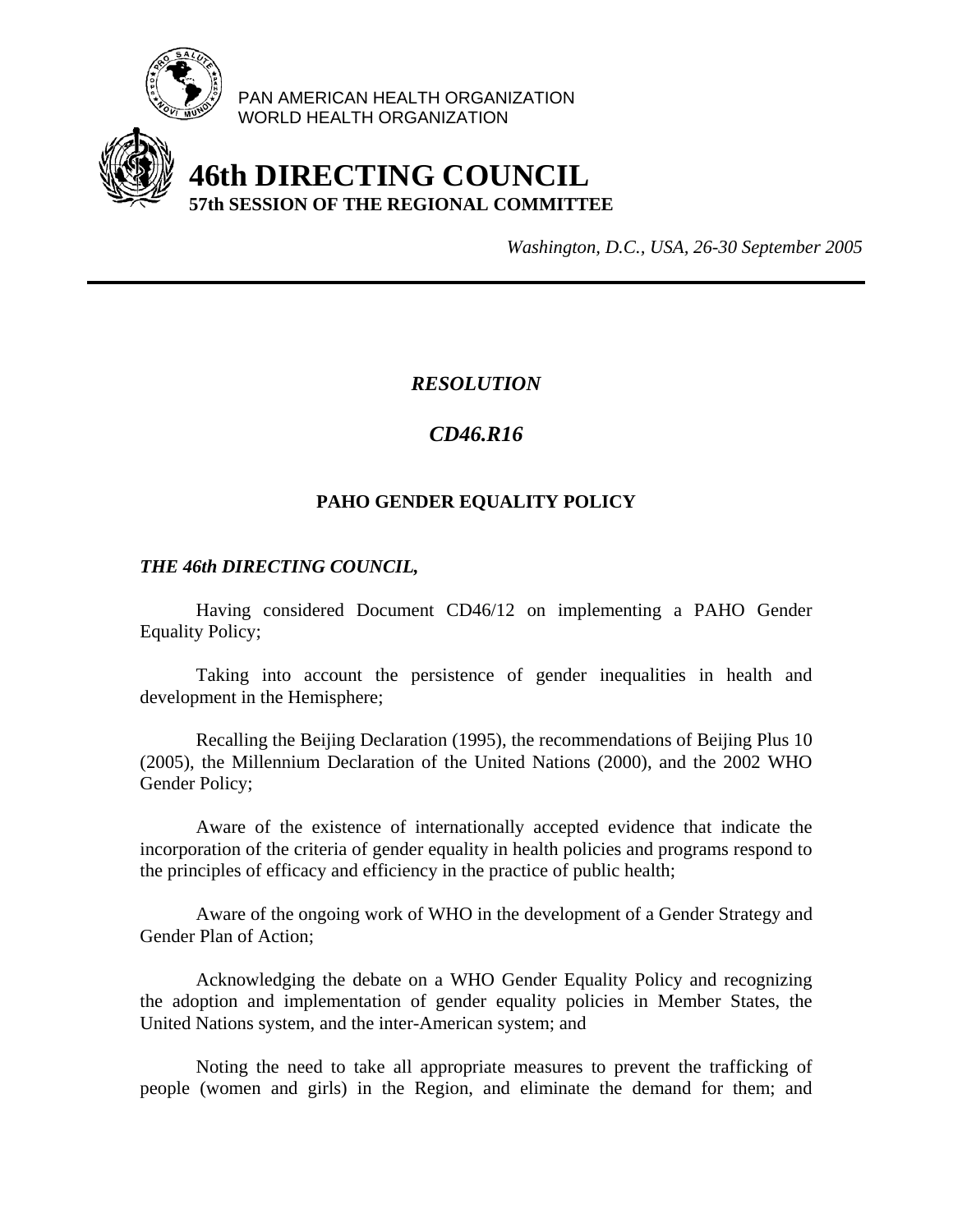CD46.R16 (Eng.) Page 2

acknowledging that poverty and gender inequity are root factors that encourage trafficking, especially of women and girls,

#### *RESOLVES:*

- 1. To adopt the PAHO Gender Equality Policy.
- 2. To urge the Member States to:
- (a) implement the Gender Equality Policy, in collaboration with relevant government sectors, the United Nations system, the inter-American system, and the civil society stakeholders;
- (b) generate and analyze data disaggregated by sex and other relevant variables;
- (c) include, as appropriate, in the National Health Accounts indicators for the unremunerated time devoted by men and women to health care in the home, as a function of the total expenditure of the health care system;
- (d) incorporate a gender equality perspective, as appropriate, in the development, monitoring, and evaluation of policies and programs, as well as on research and training activities;
- (e) strive for parity between the sexes in matters of recruitment and career development, including employment in decision-making positions;
- (f) promote and support the active participation of men and boys in programs aimed at achieving gender equality in health.
- 3. To request the Director, within the available financial means, as mandated within the various processes of institutional strengthening, to:
- (a) develop an action plan for the implementation of the Gender Equality Policy, including a performance monitoring and accountability system;
- (b) give priority to data generation and analysis, disaggregated by sex and other relevant variables;
- (c) mainstream the gender approach into the policies and programs of the Organization, including research and training activities;